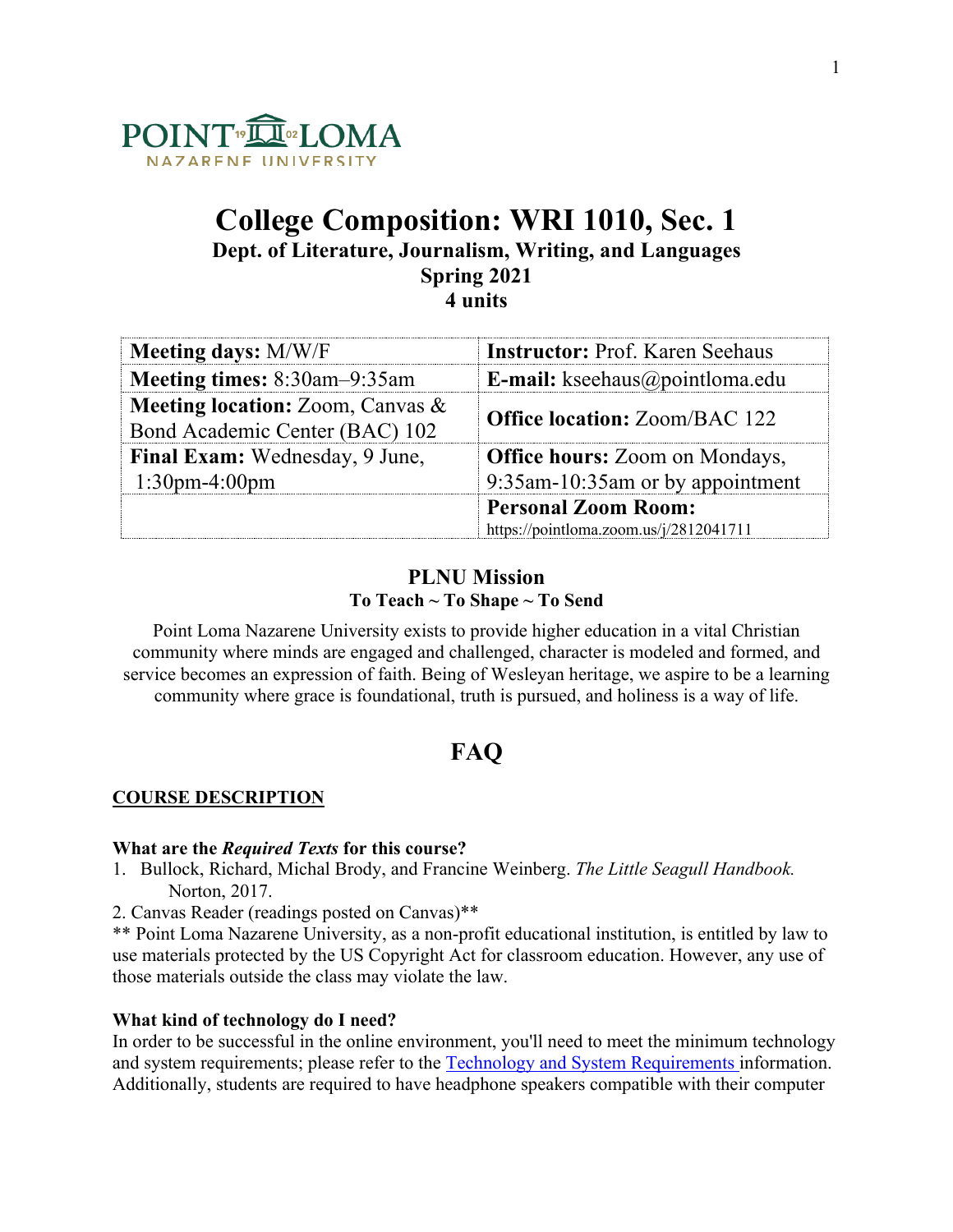available to use. If a student is in need of technological resources please contact student-techrequest@pointloma.edu.

Problems with technology do not relieve you of the responsibility of participating, turning in your assignments, or completing your class work.

# **What am I going to learn in this class?**

WRI 1010 is an undergraduate course designed to grow your ability to think critically about various texts, do effective research, and synthesize that research into compelling written work. This class is a writing class; thus, you will write often and diversely, learning how to go from brainstorming a nascent idea to a final product that has academic, social, personal, or professional relevance. As such, you will spend time conducting library research both in and out of class to gather research so that you can enter the conversation. Further, you will spend time workshopping each other's drafts, which will teach you to not only respond and give outside critique but also to look at your and others' works with an eye for grammar, rigor in researched support, rhetoric, and aesthetic. Finally, good writers are good readers; though we have a set handbook that will cover the mechanics of writing researched papers, we will also read outside work, as necessary, to support our writing and development.

# The PLNU catalog states that WRI 1010 is

a comprehensive first-year composition experience in reading, writing, and critical thinking, centered on essay and research writing. [T]he course emphasizes the processes of writing thesis-based manuscripts as an evolving product, with attention to sentencelevel conventions and coherence among well-developed paragraphs. Library research and writing the source-based essay are major components of the course. The course emphasizes the process of writing as well as the manuscript as an evolving product.

Caveat for some of you: "A diagnostic exam given in the beginning of the semester will determine **if** the student needs to co-enroll in Writing 0097." If deemed necessary, this dual enrollment is mandatory to pass my class. Most students (once they get over their initial disappointment) find that WRI 0097 is VERY helpful.

## The **Course Learning Outcomes (CLO)** for this class are as follows:

1. Apply the conventions of the English language and creative skills in various forms of academic writing genres.

2. Demonstrate knowledge of the stages of the writing process in academic writing: planning, drafting, organizing, composing, revising, and editing.

3. Evaluate and utilize rhetorical modes of organization in written compositions: narrative, cause/effect, compare/contrast, persuasion, process analysis, and others.

4. Demonstrate knowledge of and apply documentation formats to properly cite research in written compositions.

5. Critically analyze writing to determine point-of-view, tone, purpose, audience, and theme to enable reflection and response in written compositions.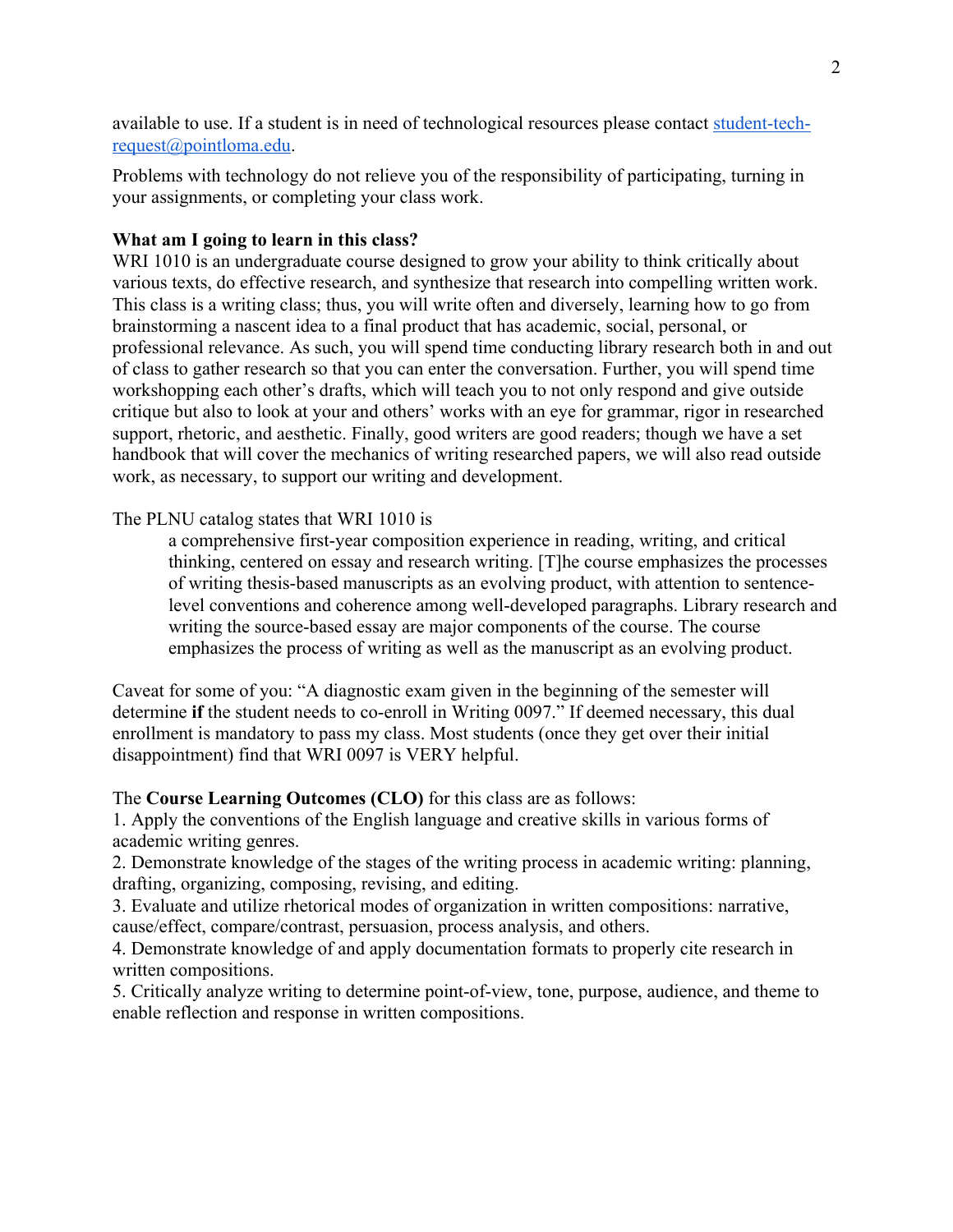### **Why do I have to take this class?**

The short answer is that you need this class or one like it to graduate. The better answer is that this class will make you a better critical thinker and writer—skills you can take from the classroom into many areas of your life. Being able to read, analyze, synthesize, and write effectively gives you agency in whatever field you may enter.

The more official answer is that this course is one of the components of the Foundational Explorations Program (FELO) at Point Loma Nazarene University. PLNU provides a foundational course of study in the liberal arts informed by the life, death, and resurrection of Jesus Christ. In keeping with the Wesleyan tradition, the curriculum equips students with a broad range of knowledge and skills within and across disciplines to enrich major study, lifelong learning, and vocational service as Christ-like participants in the world's diverse societies and culture.

## **How much time should I plan to spend on this course?**

According to PLNU's Course Credit Hour Information:

In the interest of providing sufficient time to accomplish the stated Course Learning Outcomes, this class meets the PLNU credit hour policy for a 4-unit class delivered over 15 weeks. It is anticipated that students will spend a minimum of 37.5 participation hours per credit hour on their coursework. For this course, students will spend an estimated 150 total hours meeting the course learning outcomes.

#### **Are there any resources I can use online and/or on campus to help me?**

Yes. Here's a brief list!

**Tutorial Services** (i.e. tutoring, paper editing, review sessions & Academic Coaching) will be offered virtually during the 2020/21 academic year via *Brainfuse* and select Review Sessions will be conducted in Canvas. *Brainfuse* allows students to be tutored by faculty-recommended PLNU tutors and non-PLNU tutors. Tutorial services via *Brainfuse*  include live tutoring, writing labs, and language labs for foreign languages. Tutoring in *Brainfuse* has the capabilities of screen sharing, smartboards, and audio/video capabilities. You can contact tutorial services at  $TutorialService(\partial_i)$  pointloma.edu. **The Writers' Studio** is located in Bond Academic Center, Room 159.

https://www.pointloma.edu/opportunities/writers-studio

**The Library** has a tremendous amount of information available to you for your research. In addition to traditional books, the library has many databases (which provide electronic articles and source material) that allow you to do specific searches on nearly any topic. Further, Ryan Library is home to many very helpful librarians who can assist you, even virtually. https://libguides.pointloma.edu/RyanLibrary

**Canvas** will become your very close friend, as it will provide you access to the syllabus, course materials, Zoom, etc.

**Wikipedia** is an online encyclopedia www.wikipedia.org. Though this site can have errors from time to time, it is a wonderful place to look up any person, place, or event you encounter in your reading that you do not know. While I love Wikipedia for its ability to quickly provide information, **DO NOT** use this as a source for your papers.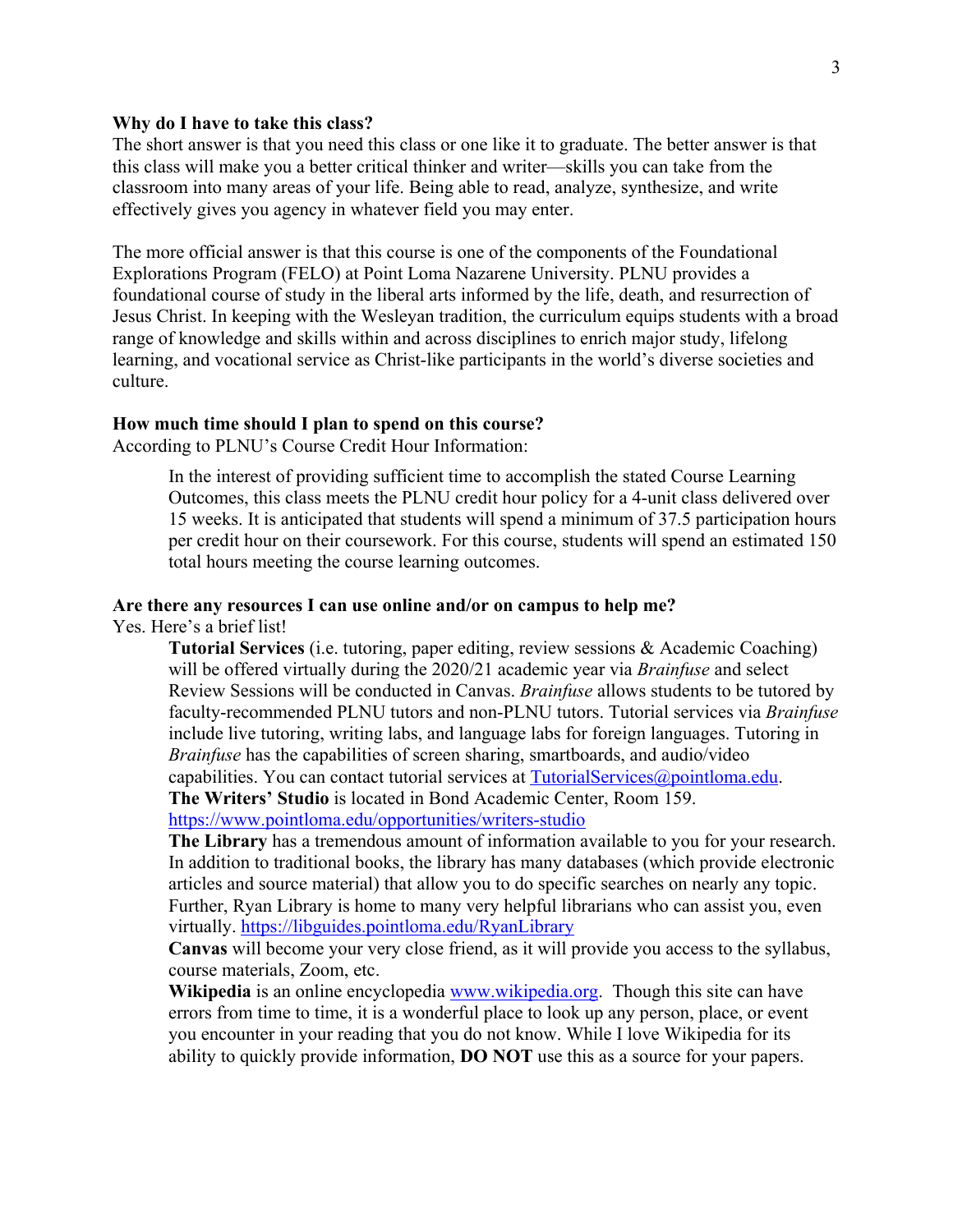## **ASSESSMENT AND GRADING**

This class has a total of 1,000 possible points. Your total points earned at the end of the semester will be evaluated on the following scale:

| A              | 93-100 Percent |
|----------------|----------------|
| $A-$           | 90-92          |
| $B+$           | 89-88          |
| B              | 87-83          |
| $B-$           | 82-80          |
| $C+$           | 79-78          |
| $\mathcal{C}$  | $77 - 73$      |
| $\overline{C}$ | 72-70          |
| $D+$           | 69-68          |
| D              | 67-63          |
| $D-$           | $62 - 60$      |
| $\mathsf{F}$   | Below 60       |
|                |                |

## **What do I have to do to pass this class (1000 points)?**

- 1. Participate in this course.
- 2. Do all the assignments.
- 3. Turn them in on time.
- 4. Make sure your writing and your work is:
	- a. Thoughtful and considered
	- b. Typed (unless completed face-to-face)
	- **c. Formatted correctly – MLA is the default expectation**
	- d. Free of typos and other proofreading errors

## **What are the assignments?**

**Diagnostic Exam (20 points):** The Diagnostic Exam will only be offered during the second class meeting. Failure to take this exam will result in automatic placement in the Writers' Studio. No makeup times will be given. Please see description about Writers' Studio.

**Reading and Annotation (35 points):** I expect you to carefully identify, read, and annotate three texts that you will use in your Annotated Bibliography. How will these be graded? In addition to scanning and uploading an annotated copy of your chosen text, you will complete a graphic organizer for each of your chosen source texts.

In addition, the library assignment will count as a double reading assignment – the equivalent of two graphic organizer assignments.

- **Miscellaneous Quizzes (10 points):** Built into the introductory module, these 10 points reward your early engagement in the course.
- **InQuizitive (185 points):** InQuizitive for Writers is an interactive online tool that is meant to help develop and sharpen your grasp of basic grammatical concepts. It is meant to be used in conjunction with reading and study of *The Little Seagull Handbook*.
- **Collaborative Work (100 points):** Collaborative work includes your participation in your assigned groups in any in-person or online class event. Because we will be depending on our groups to facilitate deeper learning, this work is highly valued and is awarded points accordingly. You must be an active participant every group assignment to get the full award of these points.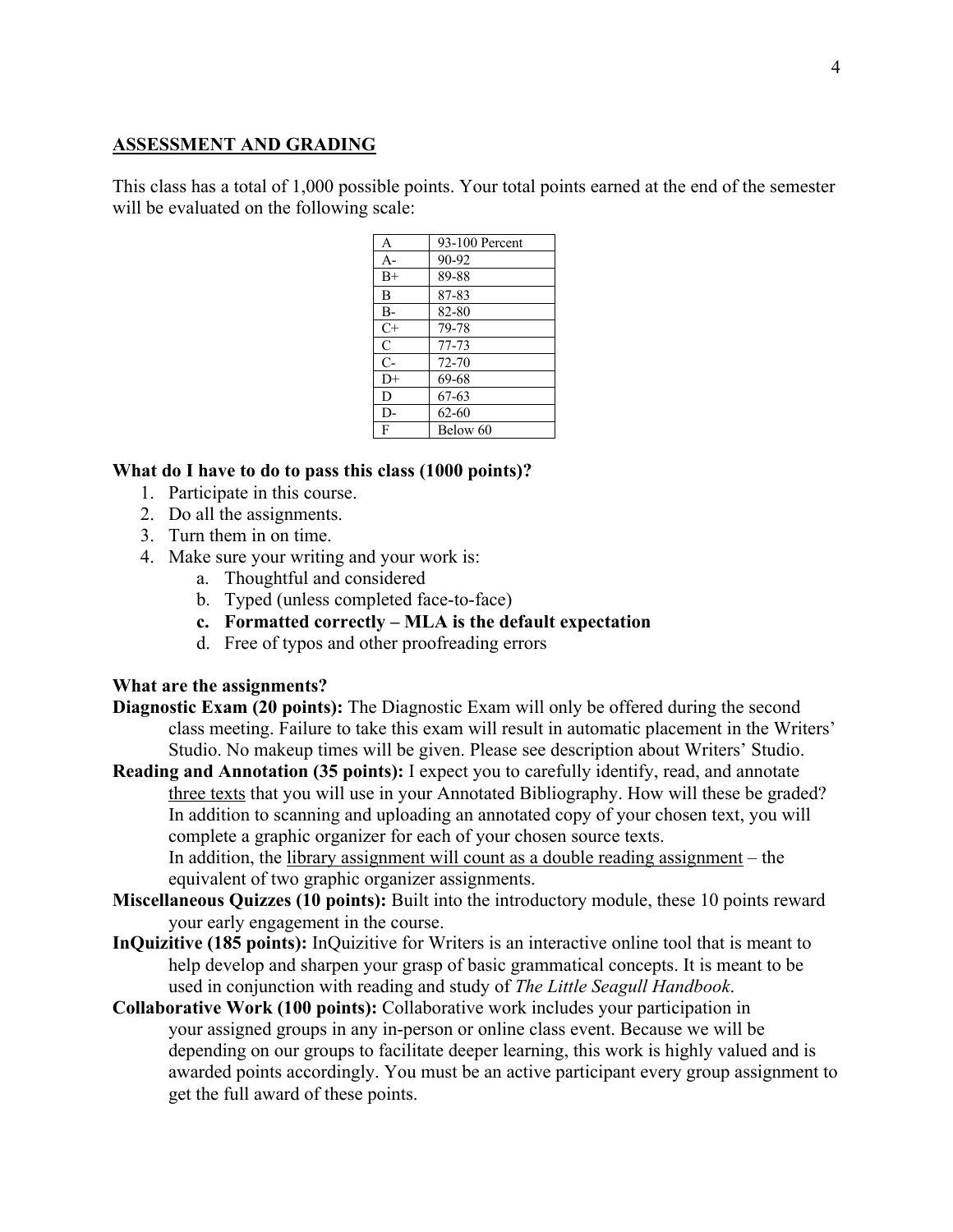**Skill-building Essays (240 points):** You will be assigned 6 short papers throughout the course of the class. These papers will cover specific writing skills you will be learning at that time.

> **#1 How Do I …?** #**2 Who Are We #3 Is a Hot Dog a Sandwich #4 Identifying Source Material #5 Project Proposal #6 Description Paper**

- **Annotated Bibliography (50 points):** Over the semester, you will keep a running bibliography of sources that you have found pertinent to your topic of research. You will then use this information to create a more formal annotated bibliography (in MLA format) containing six (or more) sources, due prior to the submission of your Academic Research Paper. This ongoing project allows you to gather information for your Academic Research Paper and Creative Research Project and will require that you read and annotate sources as the semester progresses. The key to being successful in this assignment is to do a little each week.
- **Academic Research Paper (150 points):** Your final academic paper will be 10 12 pages, presenting the reasoning behind your argument about whatever issue you have chosen. For this essay, you will continue to use MLA format, incorporating sources with both quotations and paraphrases. Although the number and type of sources you use will vary, I will expect you to cite at least 10 sources for the paper, or roughly one source per page. You will use the sources you have gathered in your Annotated Bibliography as well as thoughts generated throughout the class.
- **Creative Research Project (50 points):** This project allows you to take the topic you have chosen for your Academic Research Paper and have some fun with it. Since you are now an expert in this topic, you will have the opportunity to share your knowledge with the class. You can choose to (1) create a video that will be shared with the class; (2) present your information to the class via a Zoom presentation; **or** (3) write a creative paper based on your research topic, which you will share with the class.
- **Final Exam (100 points):** PLNU requires that you demonstrate your skills in essay crafting and grammar mastery in an in-class (online), timed, final exam. Successful completion of this class requires taking the final examination on its scheduled day. The final examination schedule is posted at the top of this syllabus. No requests for early examinations or alternative days will be approved.
- **Class Participation (60 points):** Class participation includes class discussion, coming prepared for class, and participation in any in-person or online class event. For more information, see below.
- **\*For all of these assignments, further instructions will be given on Canvas and/or in class\***

#### **Will I be required to attend and participate in class?**

Yes! Part of your grade in this class is for class participation and collaborative work, meaning you must interact with me and the other students as outlined in the course schedule. To earn full marks in both class participation and collaborative work, you must have a good attitude; you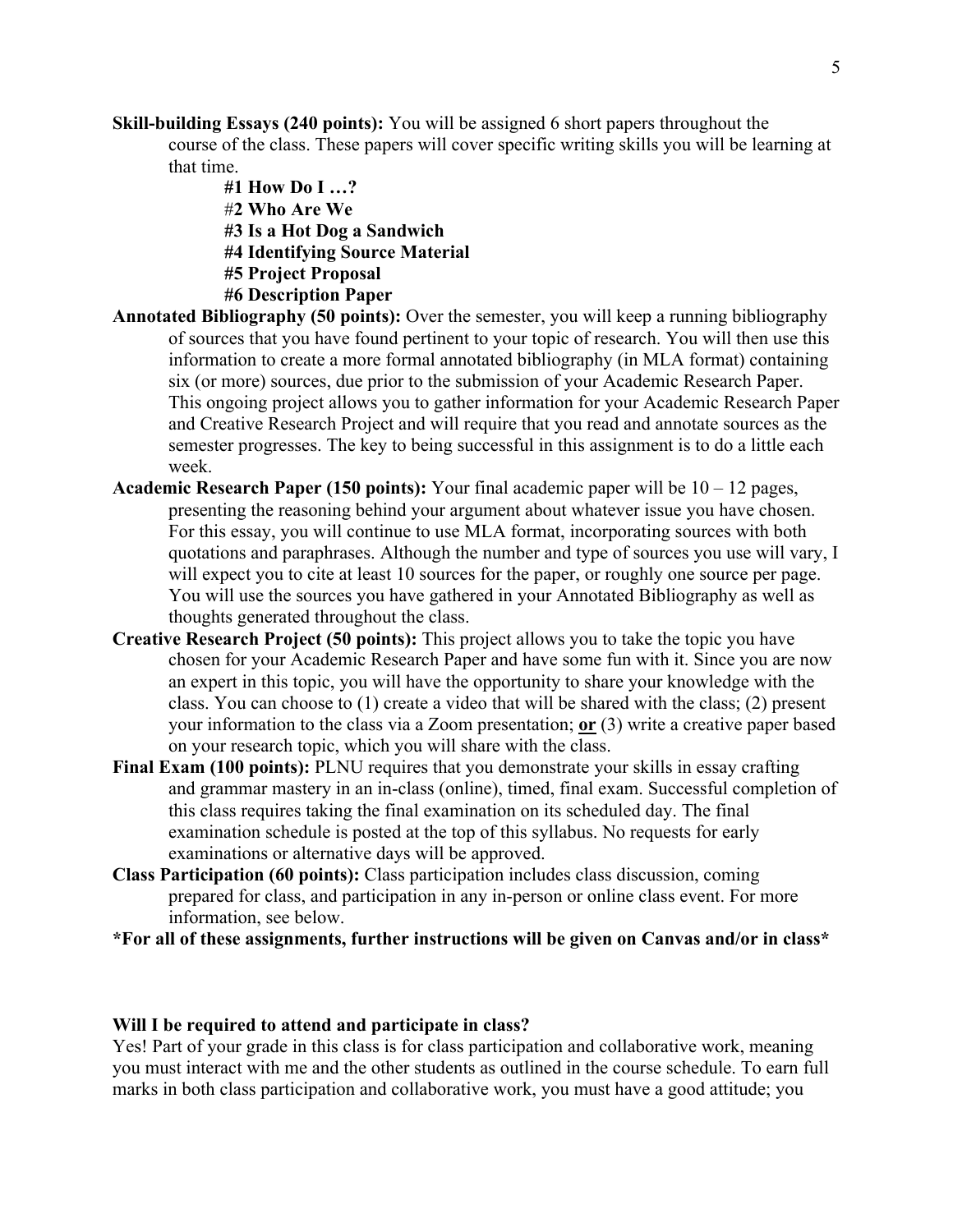must show good faith and consistent effort in group activities; you must read all of the readings; and you must speak out. I often will use class discussion as a place to clarify how to do a certain writing assignment. Thus, taking good notes is important for your success in the class. **Please talk to me and e-mail me about extended illness, emergencies, and/or absence for official university business.**

Much of the work we will do in this class is cooperative. You should think of all your writing and speaking for and in class as public, not private, discourse. **By continuing in this class, you acknowledge that your work will be viewed by others in the class.**

Respect in class is a must. This classroom and all its extensions are safe spaces. As we discuss and analyze works that may address potentially emotional topics, we will encounter many different viewpoints within the class. In order to be a good participant in this class, you must be sensitive to your fellow writers. As we share ideas, personal insults and comments will not be tolerated. The best rule to follow: be kind.

#### **What if I have to miss a class or participation activities?**

You must participate to pass the class. However, I understand that emergencies do come up. **Again, please talk to me and e-mail me about extended illness, emergencies, and/or absence for official university business.** If you do choose to skip a portion of the course, you are responsible for the material covered and assignments given/due. **You must get this information from another** *student* **(not your instructor).** 

#### As PLNU notes,

Regular and punctual attendance at all **synchronous** class sessions is considered essential to optimum academic achievement. If the student is absent for more than 10 percent of class sessions (**virtual or face-to-face**), the faculty member will issue a written warning of de-enrollment. If the absences exceed 20 percent, the student may be de-enrolled without notice until the university drop date or, after that date, receive the appropriate grade for their work and participation. In some courses, a portion of the credit hour content will be delivered **asynchronously** and attendance will be determined by submitting the assignments by the posted due dates. See **Academic Policies** in the Undergraduate Academic Catalog. If absences exceed these limits but are due to university excused health issues, an exception will be granted.

A day of attendance in asynchronous content is determined as contributing a substantive note, assignment, discussion, or submission by the posted due date. Failure to meet these standards will result in an absence for that day. Instructors will determine how many asynchronous attendance days are required each week.

#### **What if I turn in a late assignment?**

If you miss the day an assignment is due, your grade on the assignment will drop a letter grade for every late day (not class days, actual days). For example, if an assignment is due on Wednesday and you submit that assignment on Thursday, the best grade you can receive will be a B. The notable exception to this is if you have made a prior arrangement with me to turn in an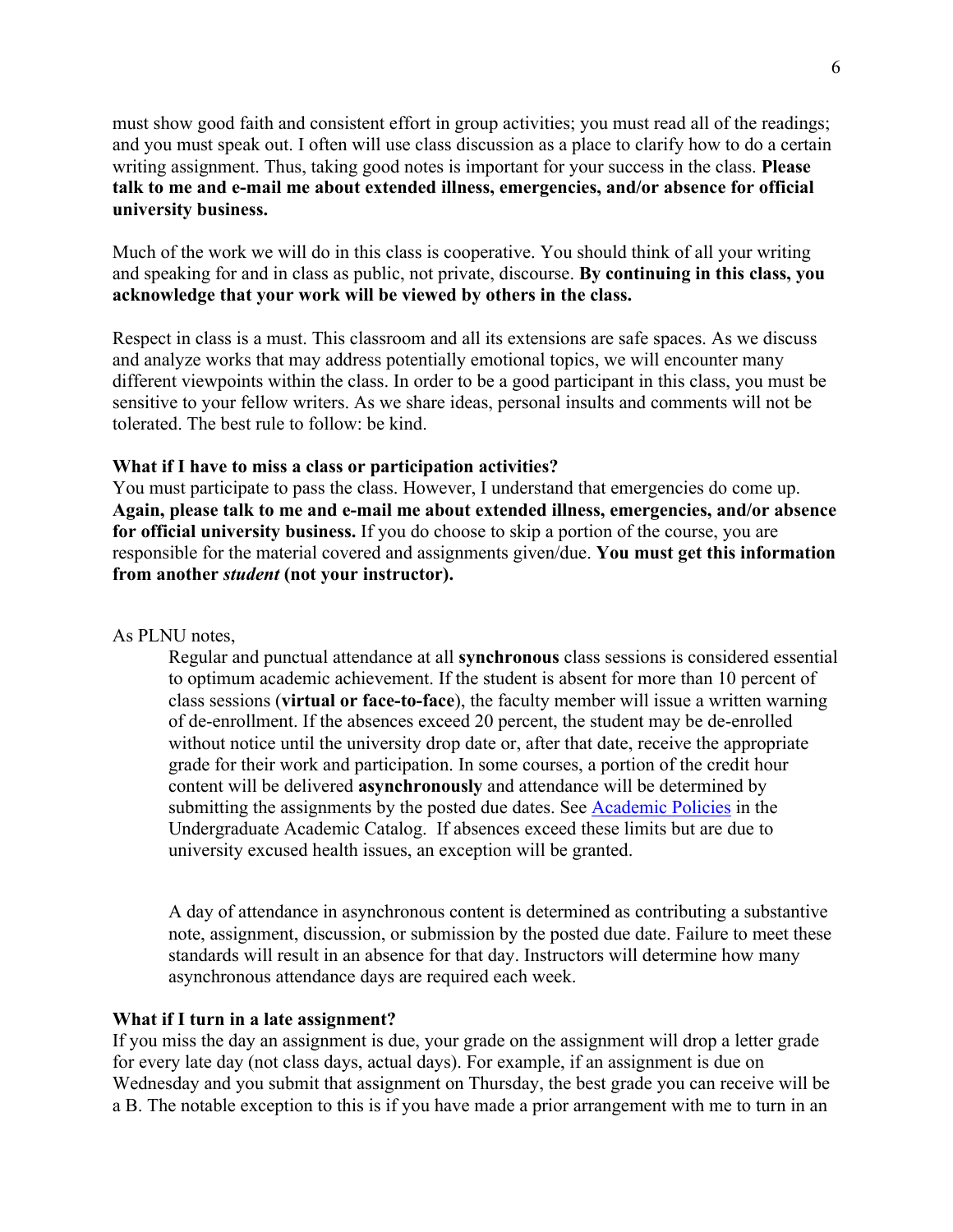assignment on an alternative schedule. Extensions are decided on a case-by-case basis. If you are struggling with an assignment due to illness or another situation, please talk with me **before** that assignment is due.

### **What if I want to use other people's writing in my writing?**

It is perfectly okay (and expected!) to reference other texts (written or visual) in your own writing. However, you must give credit to any ideas, words, phrases, or sentences that are not originally yours or aren't common knowledge. To omit doing this action is an act of plagiarism. Writing is often collaborative, and writers share and borrow from each other all the time (just as I did from other PLNU faculty when I wrote this syllabus). There are ways to do this that are acceptable (such as taking suggestions from a professor or a peer), but there are also ways to use other people's ideas or words in a way that is considered plagiarism (such as passing off somebody else's work—even just a sentence—as your own). We will discuss this further in class.

Plagiarism of any kind will not be tolerated. Any word or idea that is not your own must be cited correctly. As explained in the University Catalog,

academic dishonesty is the act of presenting information, ideas, and/or concepts as one's own when in reality they are the results of another person's creativity and effort. Violations of academic honesty include cheating, plagiarism, falsification, aiding academic dishonesty, and malicious interference. A faculty member who believes a situation involving academic dishonesty has been detected may assign a failing grade for a) that particular assignment or examination, and/or b) the course following the procedure in the university catalog. A student remains responsible for the academic honesty of work submitted in PLNU courses and the consequences of academic dishonesty beyond receipt of the final grade in the class and beyond the awarding of the diploma. Ignorance of these catalog policies will not be considered a valid excuse or defense. Students may not withdraw from a course as a response to a consequence. Students may appeal using the procedure in the university catalog.

See Academic Policies for further information.

If you aren't sure if you are plagiarizing, check out the information on the university cheating and plagiarism policy at http://catalog.pointloma.edu/content.php?catoid=8&navoid=864

#### **What do I need to know about the Writers' Studio?**

You will take a diagnostic essay that will reveal your strengths and weaknesses as a writer, thinker, and communicator on the college entry level. Your exam scores and your professor's discretion will determine whether or not you will benefit the most by enrolling in WRI 0097, which is the Writing Skills Tutorial held in the Writers' Studio. If your scores reveal that you need to enroll in WRI 0097, you will fulfill the requirements by working on your writing skills with trained tutors in the Writers' Studio once a week for 10 weeks beginning the third week of the semester. You will be required to attend an introductory session to the Studio the second week of classes. During that session you will sign-up for a time to work with a writing consultant throughout the semester. The writing assignments you work on in the consultant will be writing assignments assigned in this writing course. Students who work in the Studio benefit greatly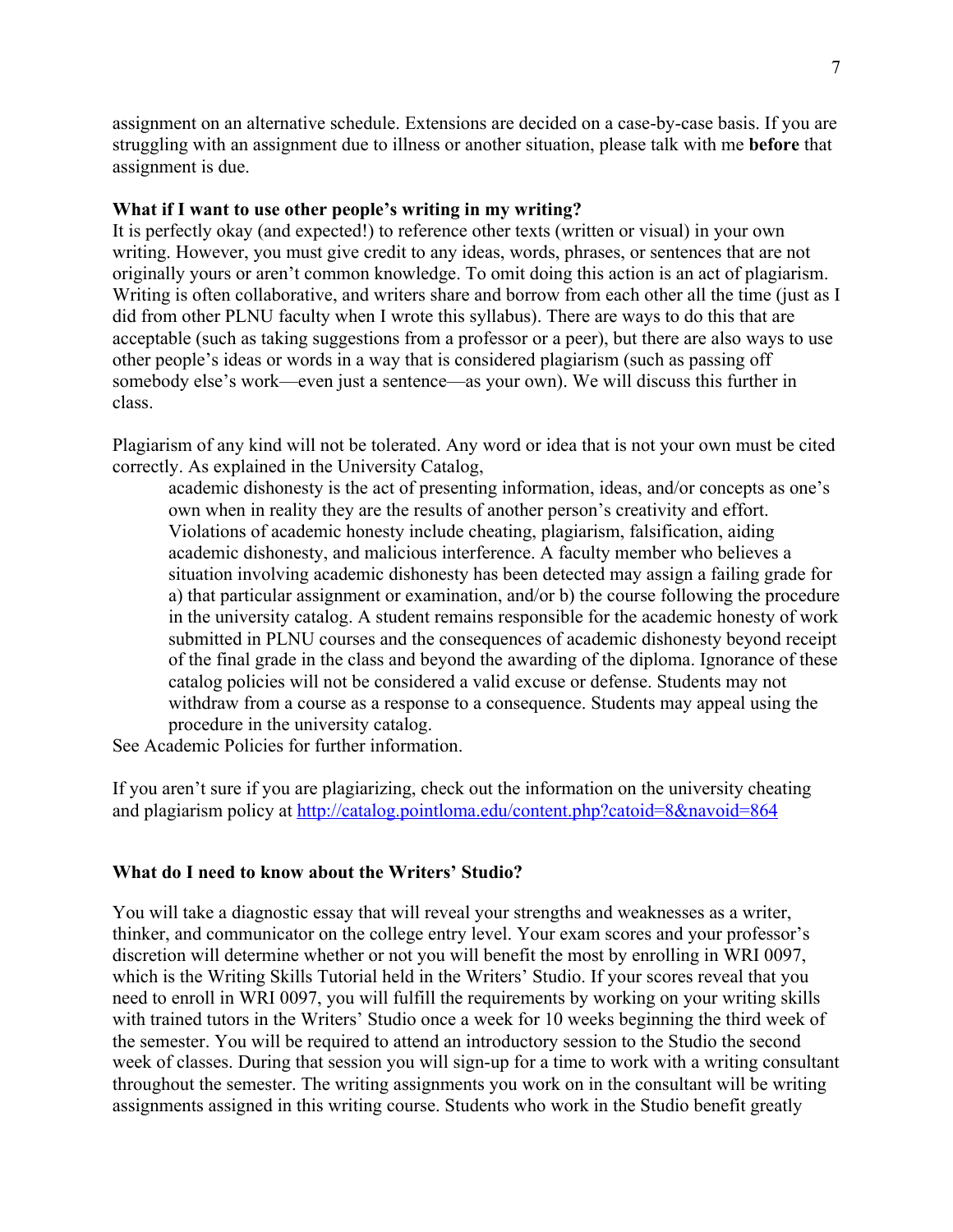from the time spent working alongside a pedagogically trained fellow writer. The fee for the Studio, WRI 0097, is \$150.00. Should you discover you have the privilege of working in the Studio, know that the \$150.00 lab fee replaces a 3 unit, not-for-college credit, \$3,700.00 course your scores would have previously required you to take. **Failure to complete WRI 0097 will result in a failing grade in WRI 1010 and a reentry into the Studio the following semester to complete 10 sessions.**

# **PLNU ACADEMIC ACCOMODATIONS POLICY**

While all students are expected to meet the minimum standards for completion of this course as established by the instructor, students with disabilities may require academic adjustments, modifications or auxiliary aids/services. At Point Loma Nazarene University (PLNU), these students are requested to register with the Disability Resource Center (DRC), located in the Bond Academic Center (DRC@pointloma.edu or 619-849-2486). The DRC's policies and procedures for assisting such students in the development of an appropriate academic adjustment plan (AP) allows PLNU to comply with Section 504 of the Rehabilitation Act and the Americans with Disabilities Act. Section 504 prohibits discrimination against students with special needs and guarantees all qualified students equal access to and benefits of PLNU programs and activities. After the student files the required documentation, the DRC, in conjunction with the student, will develop an AP to meet that student's specific learning needs. The DRC will thereafter email the student's AP to all faculty who teach courses in which the student is enrolled each semester. The AP must be implemented in all such courses.

If students do not wish to avail themselves of some or all of the elements of their AP in a particular course, it is the responsibility of those students to notify their professor in that course. PLNU highly recommends that DRC students speak with their professors during the first two weeks of each semester about the applicability of their AP in that particular course and/or if they do not desire to take advantage of some or all of the elements of their AP in that course.

# **PLNU FACE MASK AND SOCIAL DISTANCE POLICY**

If we return to face-to-face course meetings, please note PLNU's policy: Everyone in class will wear a face covering, unless there is a documented health related issue. If so, students should work with the Disability Resource Center to discuss their needs. The instructor can also use a face shield in place of a mask if at least 6ft distanced from everyone, if closer instruction is needed, they must use a face covering, either by itself or under their face shield.

A face shield is not an acceptable replacement for students, unless worn over a face covering. Faculty are being allowed this adjustment to aid students who may be hearing impaired and facial gestures or reading of lips is needed.

If a student arrives in class and is not wearing a face covering, the faculty will ask them to wear one. If the student refuses, the faculty will ask the student to excuse themselves from class. If the student refuses, the faculty member will call campus safety to escort the student. In either refusal case, a conversation should be scheduled between the chair of the department and student. Failure to follow communicated health guidelines will be considered a violation of the Student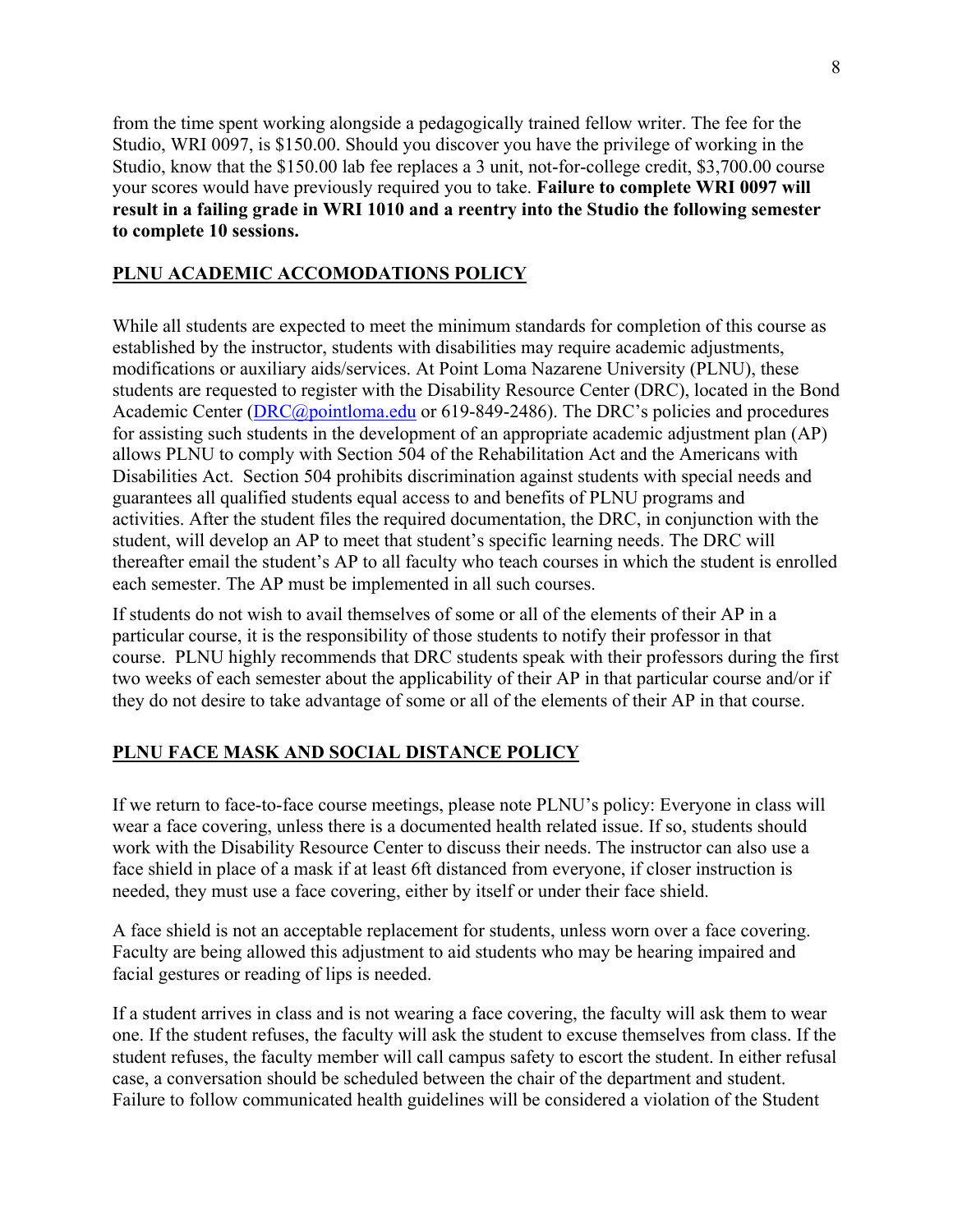Handbook and can result in student conduct sanctions up to and including loss of housing privileges or suspension. These sanctions will be communicated by a Resident Director or the Dean of Students.

## **STATE AUTHORIZATION**

State authorization is a formal determination by a state that Point Loma Nazarene University is approved to conduct activities regulated by that state. In certain states outside California, Point Loma Nazarene University is not authorized to enroll online (distance education) students. If a student moves to another state after admission to the program and/or enrollment in an online course, continuation within the program and/or course will depend on whether Point Loma Nazarene University is authorized to offer distance education courses in that state. It is the student's responsibility to notify the institution of any change in his or her physical location. Refer to the map on State Authorization to view which states allow online (distance education) outside of California.

> **This syllabus is a contract. If you continue in this course, then you agree to comply with the class policies as stated here.**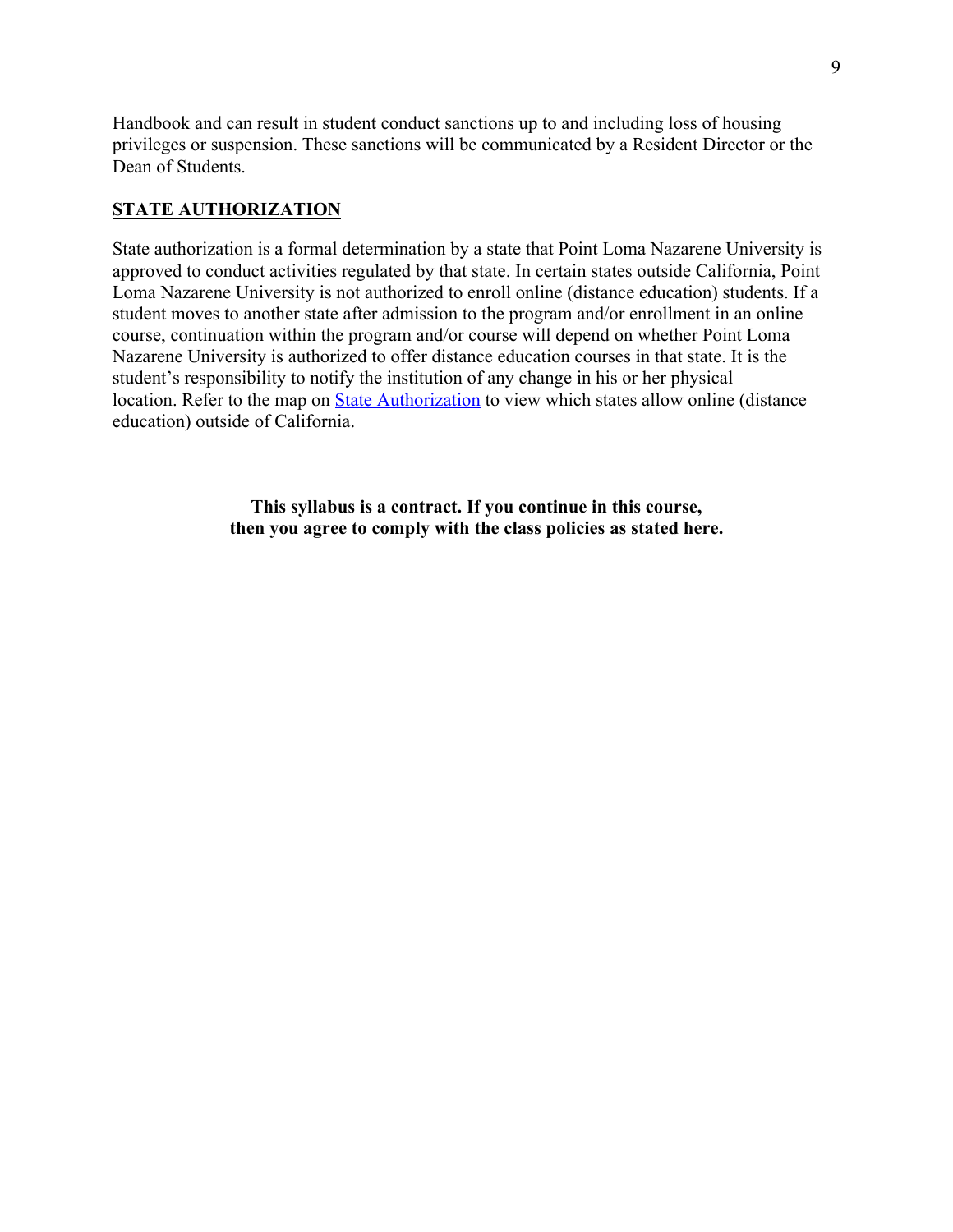#### **WRI 1010 Schedule:**

# **WEEK 1: 3/1/2021 – 3/5/2021**

#### **Watch:**

Monday, 3/1 – Lecture during regular class session

(Live Zoom lecture will be recorded and published on Canvas)

## **Mandatory Synchronous Attendance:**

Wednesday, 3/3 – **Diagnostic Exam** during regular class session (NO ALTERNATIVE DAYS GIVEN) – Exam opens on Canvas at the start of class time and is time-limited.

### **Read:**

Course Syllabus Canvas Announcements

#### **Submit by Friday at 11:59pm:**

Complete the "Welcome to Class: Your Journey Begins Here" Module and Quizzes (Hint: You must do this to unlock the Week 1 Module) Skill-building Essay #1: How Do I …? Collaborative Work: Comments on Getting to Know You Discussion Board

## **Prepare:**

Purchase *The Little Seagull Handbook* (see text information on page 1 of this syllabus) Obtain any other relevant supplies

## **WEEK 2: 3/8/2021 – 3/12/2021**

#### **Watch:**

Monday, 3/8 – Lecture during regular class session (Live Zoom lecture will be recorded and published on Canvas)

#### **Read:**

Chosen text #1 for your Academic Research Paper Canvas Announcements

#### **Submit by Friday at 11:59pm:**

Chosen text #1 reading graphic organizer InQuizitive for Writers: Modules Assigned on Canvas Skill-building Essay #2 Who Are We Collaborative Work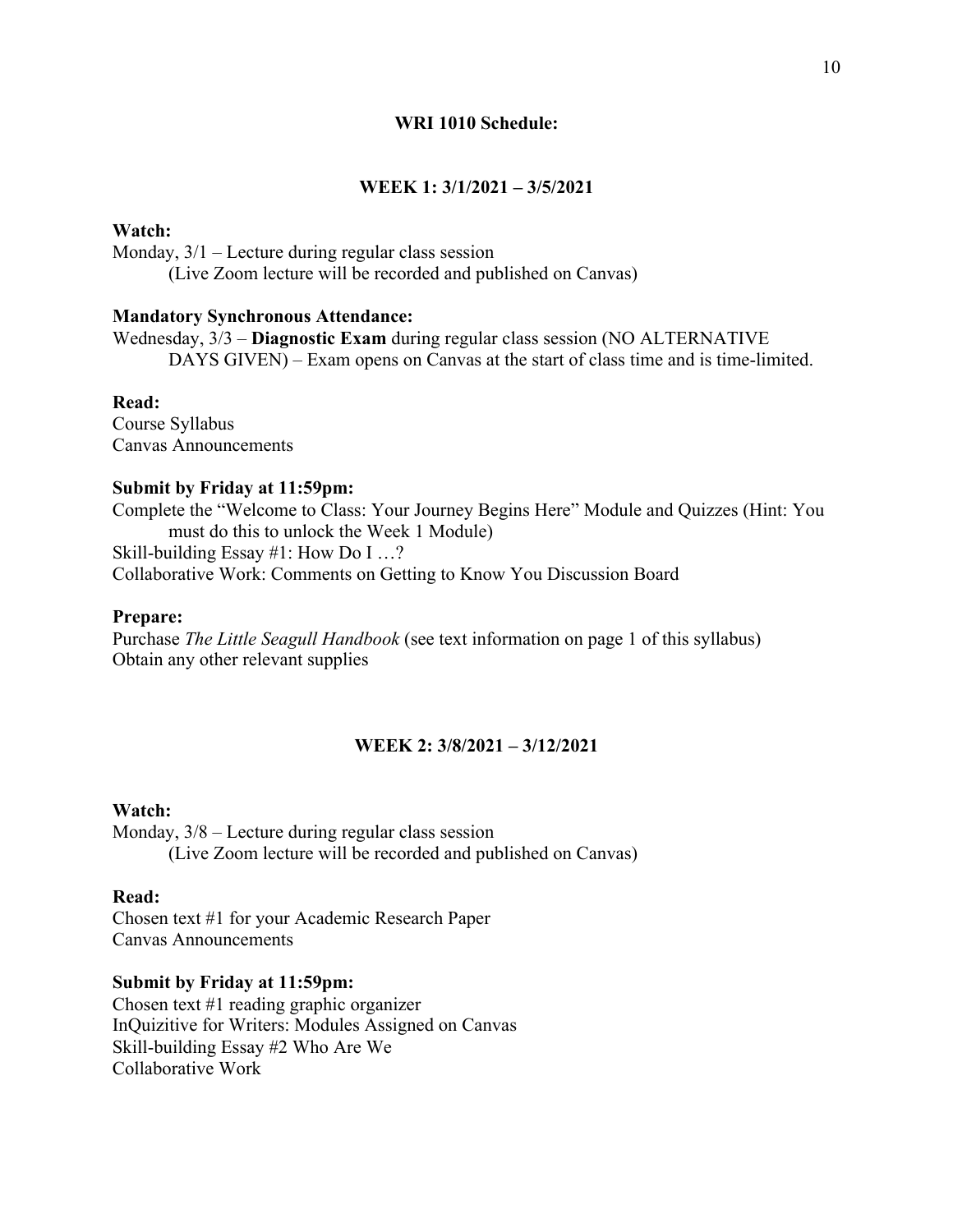## **WEEK 3: 3/15/2021 – 3/19/2021**

## **Watch:**

Monday, 3/15 – Lecture during regular class session (Live Zoom lecture will be recorded and published on Canvas)

#### **Read:**

Chosen text #2 for your Academic Research Paper Canvas Announcements

#### **Submit by Friday at 11:59pm:**

Chosen text #2 reading graphic organizer InQuizitive for Writers: Modules Assigned on Canvas Collaborative Work

## **WEEK 4: 3/22/2021 – 3/26/2021**

#### **Mandatory Synchronous Attendance:**

Monday, 3/22 and Wednesday, 3/24 – **Library Research Sessions 1 and 2** during regular class session (Live Zoom lecture with Ryan Library Research Librarian will be recorded and published on Canvas)

## **Read:**

Chosen text #3 for your Academic Research Paper Canvas Announcements

## **Submit by Friday by 11:59pm:**

Skill-building Essay #3 Is a Hot Dog a Sandwich Chosen text #3 reading graphic organizer Library Research Assignment (Assigned during Ryan Library Research Sessions) InQuizitive for Writers: Modules Assigned on Canvas Collaborative Work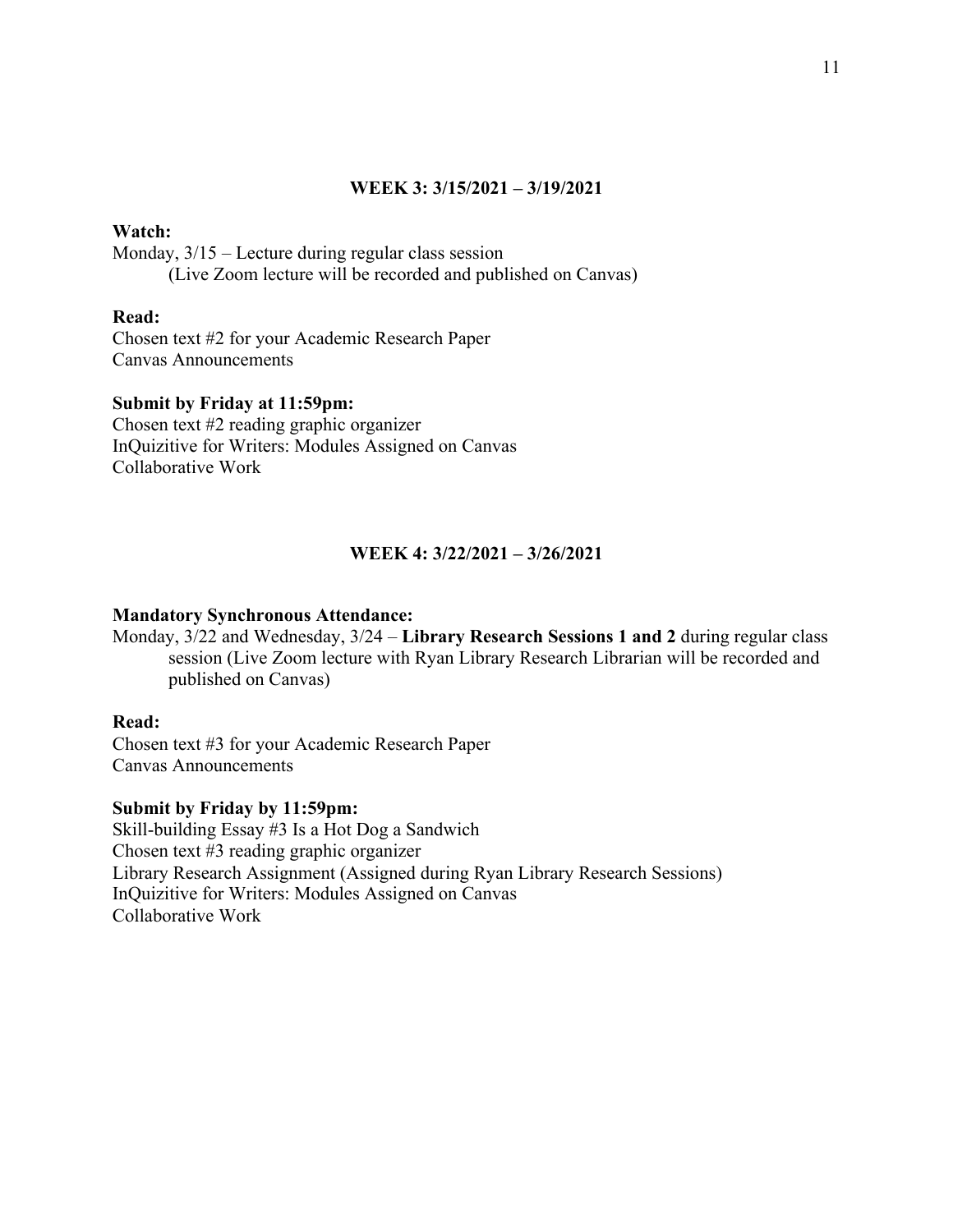## **WEEK 5: 3/29/2021 – 4/2/2021**

## **Note: Wednesday, 3/31/2021 is a Mental Health Day – No Class or Assignments Due!!!**

## **Watch:**

Monday, 3/29 – Lecture during regular class session (Live Zoom lecture will be recorded and published on Canvas)

**Read:**  Canvas Announcements

## **Submit by Friday by 11:59pm:**

Skill-building Essay #4 Identifying Source Material InQuizitive for Writers: Modules Assigned on Canvas Collaborative Work

## **WEEK 6: 4/5/2021 – 4/9/2021**

## **Watch:**

Monday, 4/5 – Lecture during regular class session (Live Zoom lecture will be recorded and published on Canvas)

**Read:**  Canvas Announcements

## **Submit by Friday by 11:59pm:**

Annotated Bibliography InQuizitive for Writers: Modules Assigned on Canvas Collaborative Work

**Develop:** Academic Research Paper – Draft 1 (Draft 1 is due 4/23)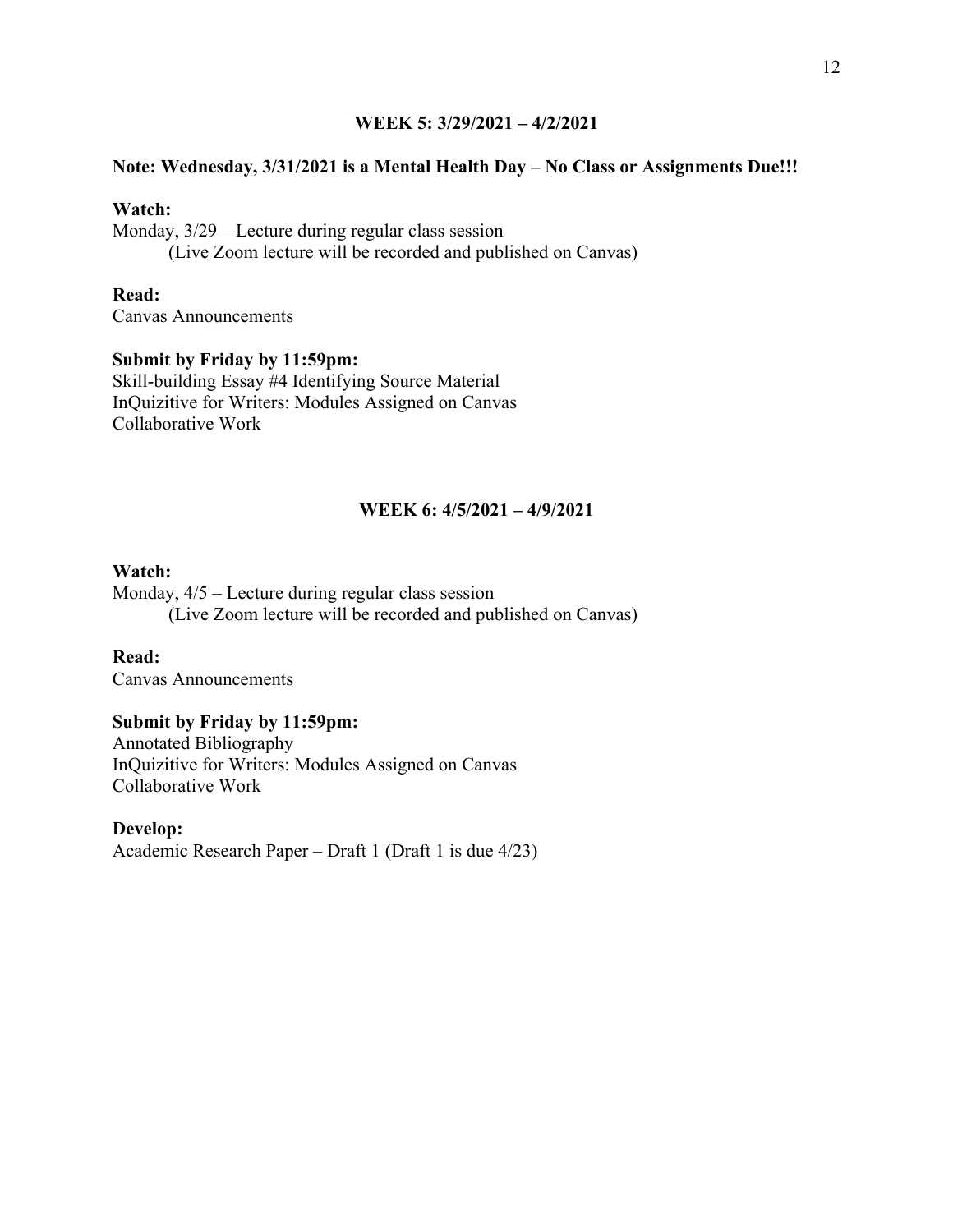## **WEEK 7: 4/12/2021 – 4/16/2021**

#### **Watch:**

Monday, 4/12 – Lecture during regular class session (Live Zoom lecture will be recorded and published on Canvas)

## **Read:**

Canvas Announcements

### **Submit by Friday by 11:59pm:**

Skill-building Essay #5 Project Proposal InQuizitive for Writers: Modules Assigned on Canvas Collaborative Work

#### **Develop:**

Academic Research Paper – Draft 1 (Draft 1 is due next week!)

## **WEEK 8: 4/19/2021 – 4/23/2021**

## **Watch:**

Monday, 4/19 – Lecture during regular class session (Live Zoom lecture will be recorded and published on Canvas)

# **Read:**

Canvas Announcements

## **Submit by Friday by 11:59pm:**

*Draft #1* of Academic Research Paper InQuizitive for Writers: Modules Assigned on Canvas Collaborative Work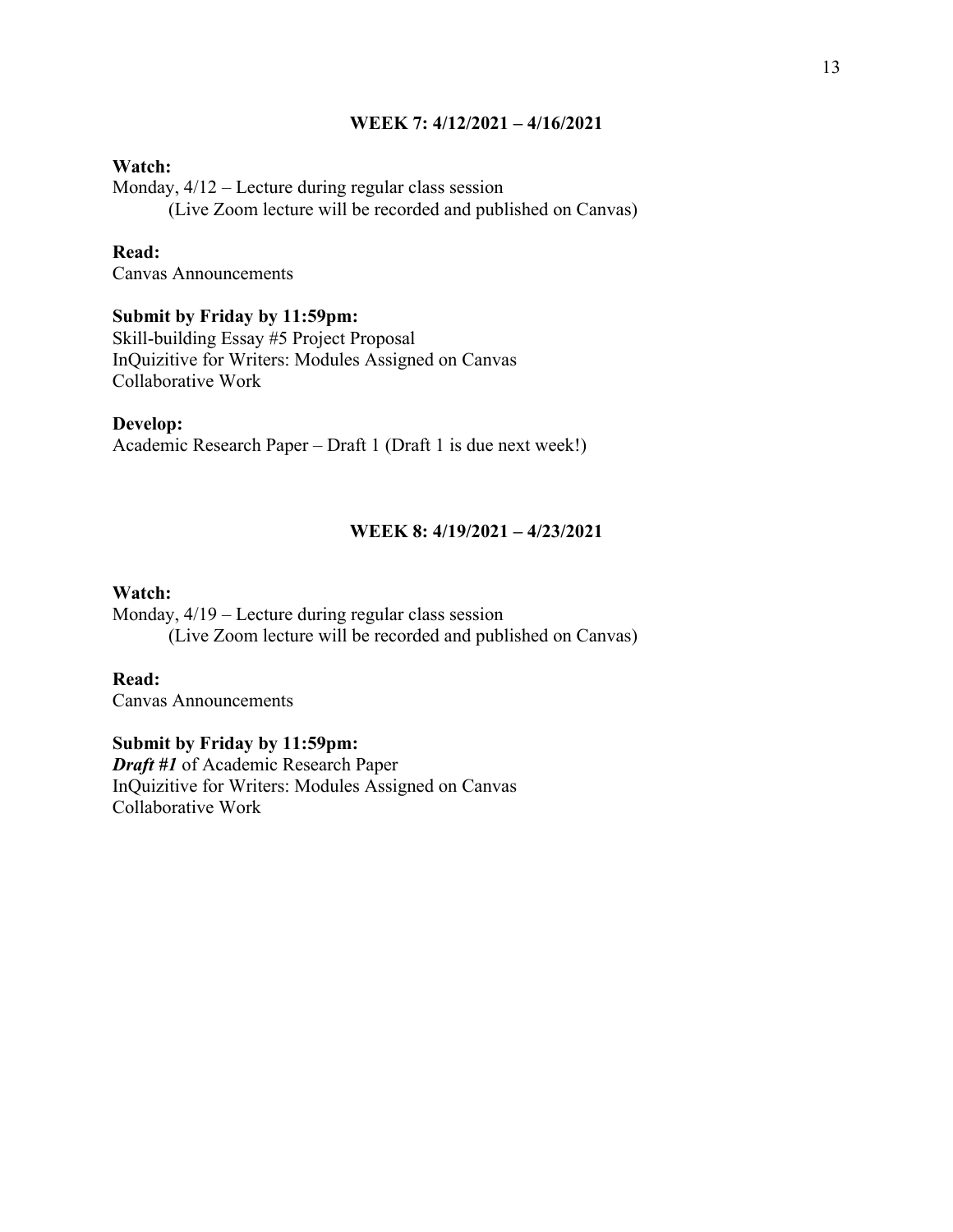## **WEEK 9: 4/26/2021 – 4/30/2021**

#### **Watch:**

Monday, 4/26 – Lecture during regular class session (Live Zoom lecture will be recorded and published on Canvas)

## **Read:**

Canvas Announcements

#### **Submit by Friday by 11:59pm:**

Collaborative Work – Peer Workshop InQuizitive for Writers: Modules Assigned on Canvas

### **Develop:**

Academic Research Paper – Draft 2 (Draft 2 is due next week!)

## **WEEK 10: 5/3/2021 – 5/7/2021**

#### **Note: Wednesday, 5/5/2021 is a Mental Health Day – No Class or Assignments Due!!!**

#### **Watch:**

Monday, 5/3 – Lecture during regular class session (Live Zoom lecture will be recorded and published on Canvas)

# **Read:**

Canvas Announcements

#### **Submit by Friday by 11:59pm:**

*Draft #2* of Academic Research Paper InQuizitive for Writers: Modules Assigned on Canvas Collaborative Work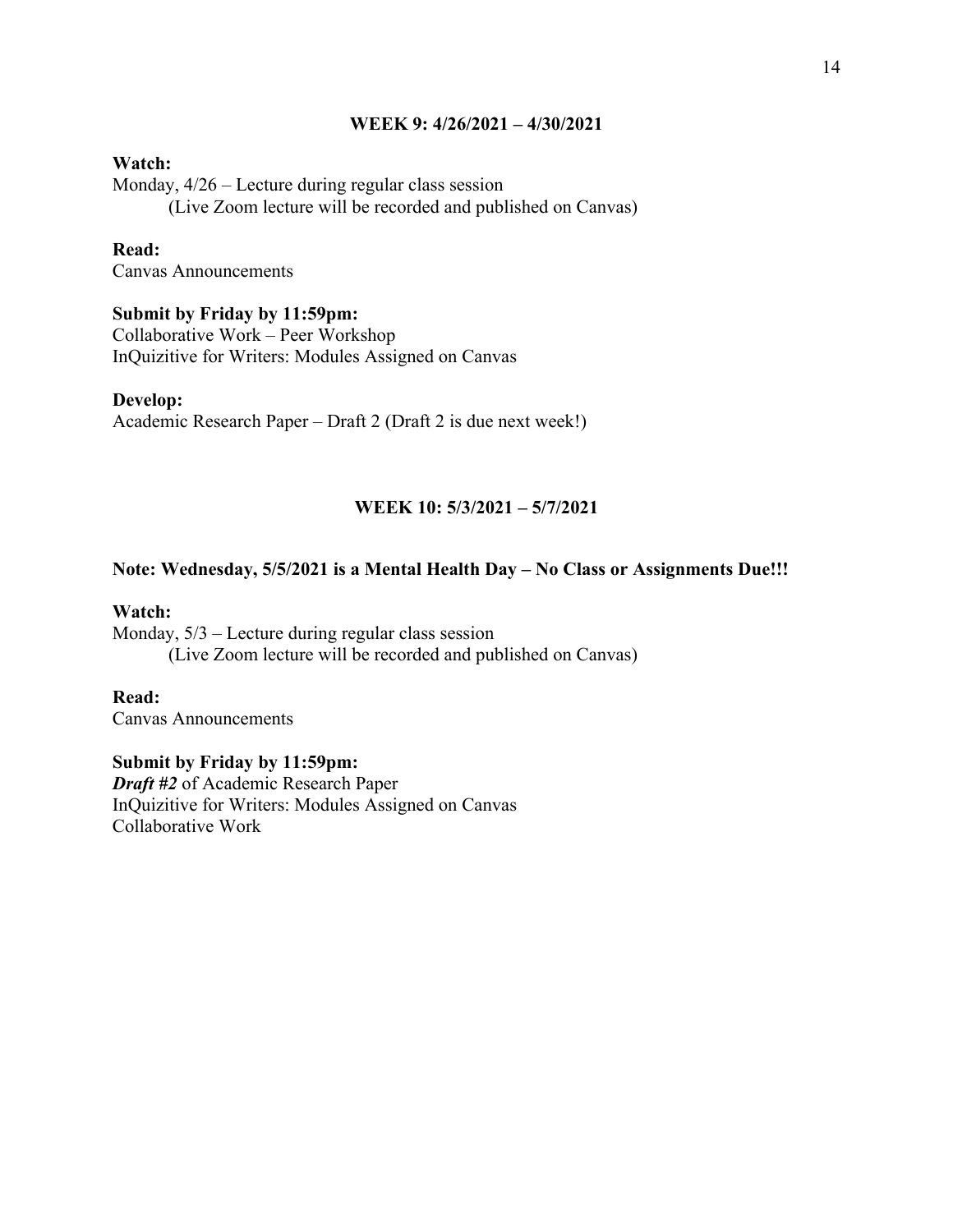## **WEEK 11: 5/10/2021 – 5/14/2021**

## **Watch:**

Monday, 5/10 – Lecture during regular class session (Live Zoom lecture will be recorded and published on Canvas)

# **Read:**

Canvas Announcements

## **Submit by Friday by 11:59pm:**

Final Academic Research Paper

## **WEEK 12: 5/17/2021 – 5/21/2021**

#### **Watch:**

Monday, 5/17 – Lecture during regular class session (Live Zoom lecture will be recorded and published on Canvas)

#### **Read:**

Canvas Announcements

## **Submit by Friday by 11:59pm:**

Skill-building Essay #6 Description Paper InQuizitive for Writers: Modules Assigned on Canvas Collaborative Work